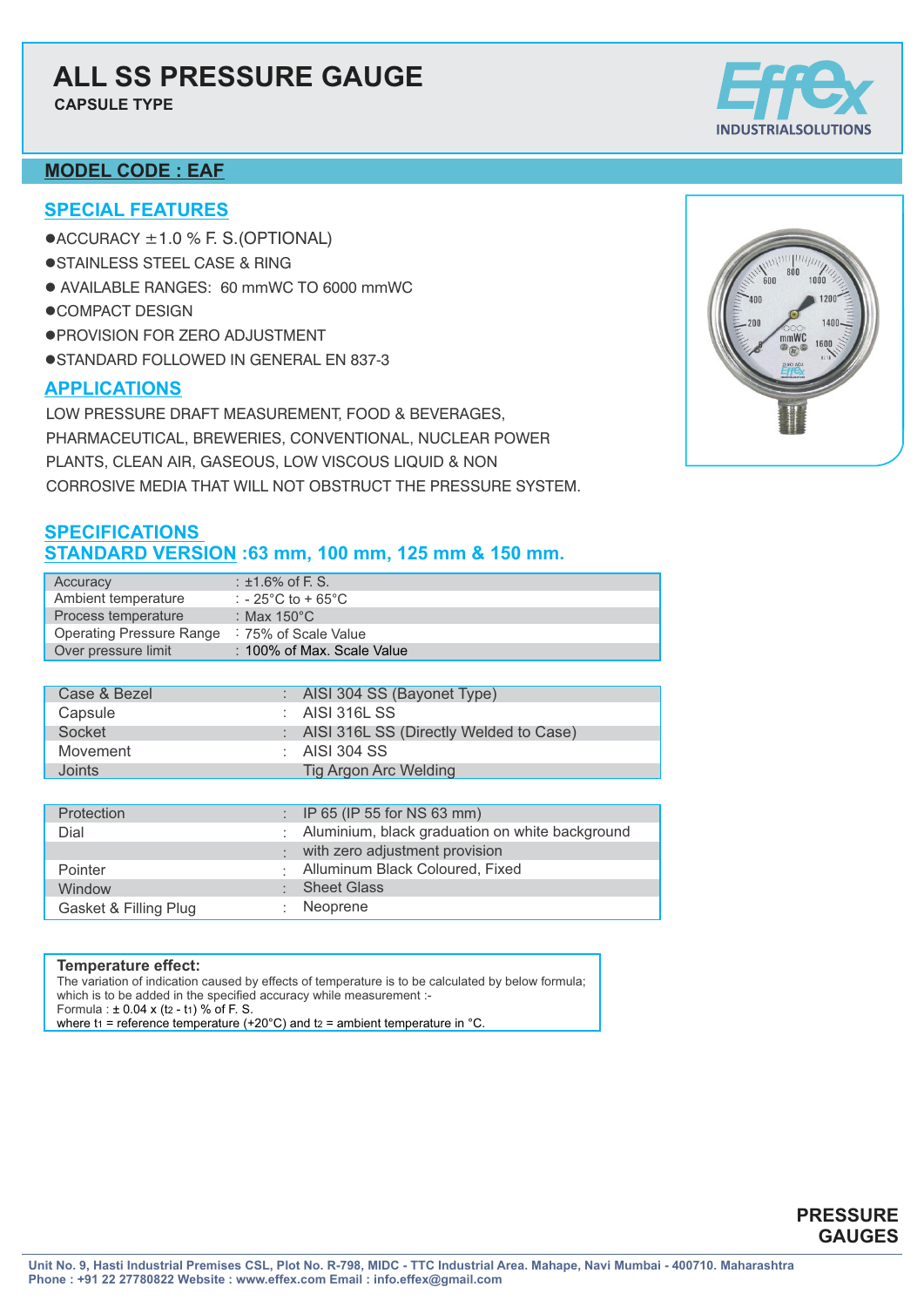**CAPSULE TYPE**



### **MODEL CODE : EAF**





| <b>NS</b> |  | B ØC ØD |                                      | IS ØN ØI ØU M             |  | Weight in gram<br>(With Box) | I NS N | A |
|-----------|--|---------|--------------------------------------|---------------------------|--|------------------------------|--------|---|
|           |  |         | 63   12.5   46   77.5   66.5   A/F14 | <sup>1</sup> 86 3.6 75 80 |  | 300.0                        | 63 112 |   |





| NS | R. | ⊥ØC⊢ØD |                                      | Weight in gram<br>(With Box) |
|----|----|--------|--------------------------------------|------------------------------|
|    |    |        | 63   12.5   46   77.5   66.5   A/F14 | 260.0                        |

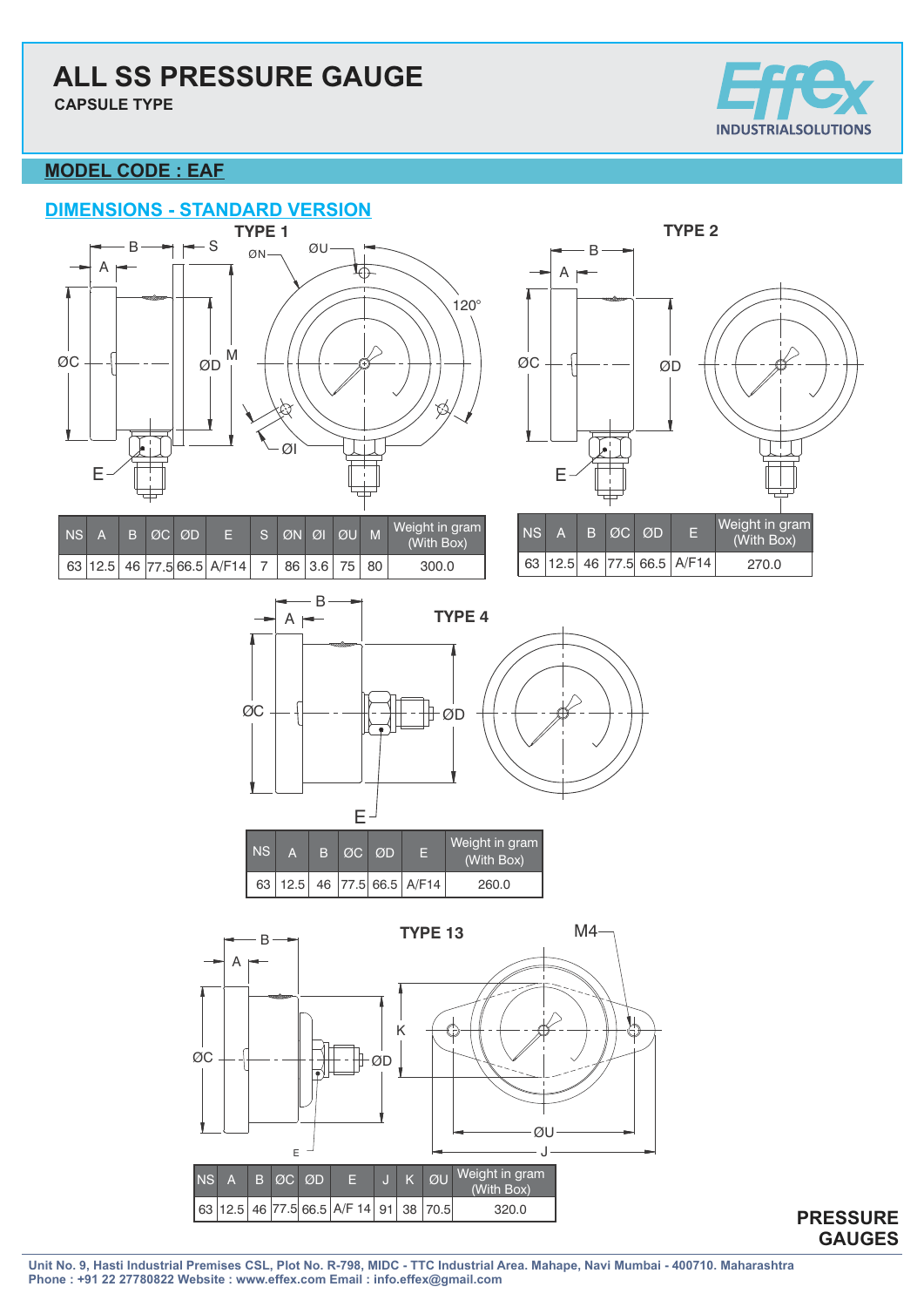# **ALL SS PRESSURE GAUGE**

**CAPSULE TYPE**



### **MODEL CODE : EAF**





| <b>NS</b>        | A  | TB.                | ØC             | <b>ØD</b> | -9× | M            | <sub>S</sub> | F    | ØI | ØN  | OU  | Weight in gram,<br>(With Box) |
|------------------|----|--------------------|----------------|-----------|-----|--------------|--------------|------|----|-----|-----|-------------------------------|
| $100$   12.5     |    |                    | 45   111   100 |           |     | 22 128       | 6            | 14.5 | 6  | 134 | 118 | 690                           |
| 125              | 15 | 46                 |                | 129 119   | 22  |              |              | 15   | 6  | 152 | 138 | 760                           |
| 150 <sub>1</sub> | 15 | $ 46.5 $ 161   149 |                |           |     | 22 174.5 5.5 |              | 15   | 6  | 186 | 168 | 1110                          |





| $'$ NS $\,$ | Α                     | B  | $\emptyset$ C $\emptyset$ D |     | E  | Weight in gram<br>(With Box) |
|-------------|-----------------------|----|-----------------------------|-----|----|------------------------------|
|             | 100   12.5   47   111 |    |                             | 100 | 22 | 640.0                        |
| 125         | 15                    | 48 | 129                         | 119 | 22 | 750.0                        |
| 150         | 15                    | 49 | 161                         | 149 | 22 | 1000.0                       |







| <b>NS</b> | A         | B  | ØC ØD     |     | Æ  | Weight in gram<br>(With Box) |
|-----------|-----------|----|-----------|-----|----|------------------------------|
| 100       | $12.5$ 47 |    | 111   100 |     | 22 | 605                          |
| 125       | 15        | 48 | 129       | 119 | 22 | 670                          |
| 150       | 15        | 49 | 161       | 149 | 22 | 1030                         |





| <b>NS</b>        | Α    | B  |         | $\emptyset$ C $\emptyset$ D $\blacksquare$ | E. | S | ØI | ØN ØU |     | Weight in gram<br>(With Box) |
|------------------|------|----|---------|--------------------------------------------|----|---|----|-------|-----|------------------------------|
| 100 <sub>1</sub> | 12.5 | 47 | 111     | 1001                                       | 22 |   | 6  | 134   | 118 | 695.0                        |
| 125              | 15   | 48 | 129 119 |                                            | 22 |   | 6  | 150   | 137 | 850.0                        |
| 150              | 15   | 49 | 161     | 149                                        | 22 | 5 | 6  | 186 l | 168 | 1100.0                       |

|   | <b>NS</b> | А    | В  | ØC  | ØD  | E  | J     | Κ  | V   | Weight in gram<br>(With Box) |
|---|-----------|------|----|-----|-----|----|-------|----|-----|------------------------------|
| K | 100       | 12.5 | 47 | 111 | 100 | 22 | 72    | 16 | 108 | 740.0                        |
|   | 125       | 15   | 48 | 129 | 119 | 22 | 75    | 16 | 125 | 890.0                        |
|   | 150       | 15   | 49 | 161 | 149 | 22 | 106.5 | 16 | 166 | 1100.0                       |
|   |           |      |    |     |     |    |       |    |     |                              |

Notes : **•** Drawings are not to scale. **•** All Dimensions are in mm . **•** NS = Nominal Size **•** Weights mentioned are approximate and for standard product. Weight can be different after selection of options.

E

### **PRESSURE GAUGES**

V

J

€⊕

€